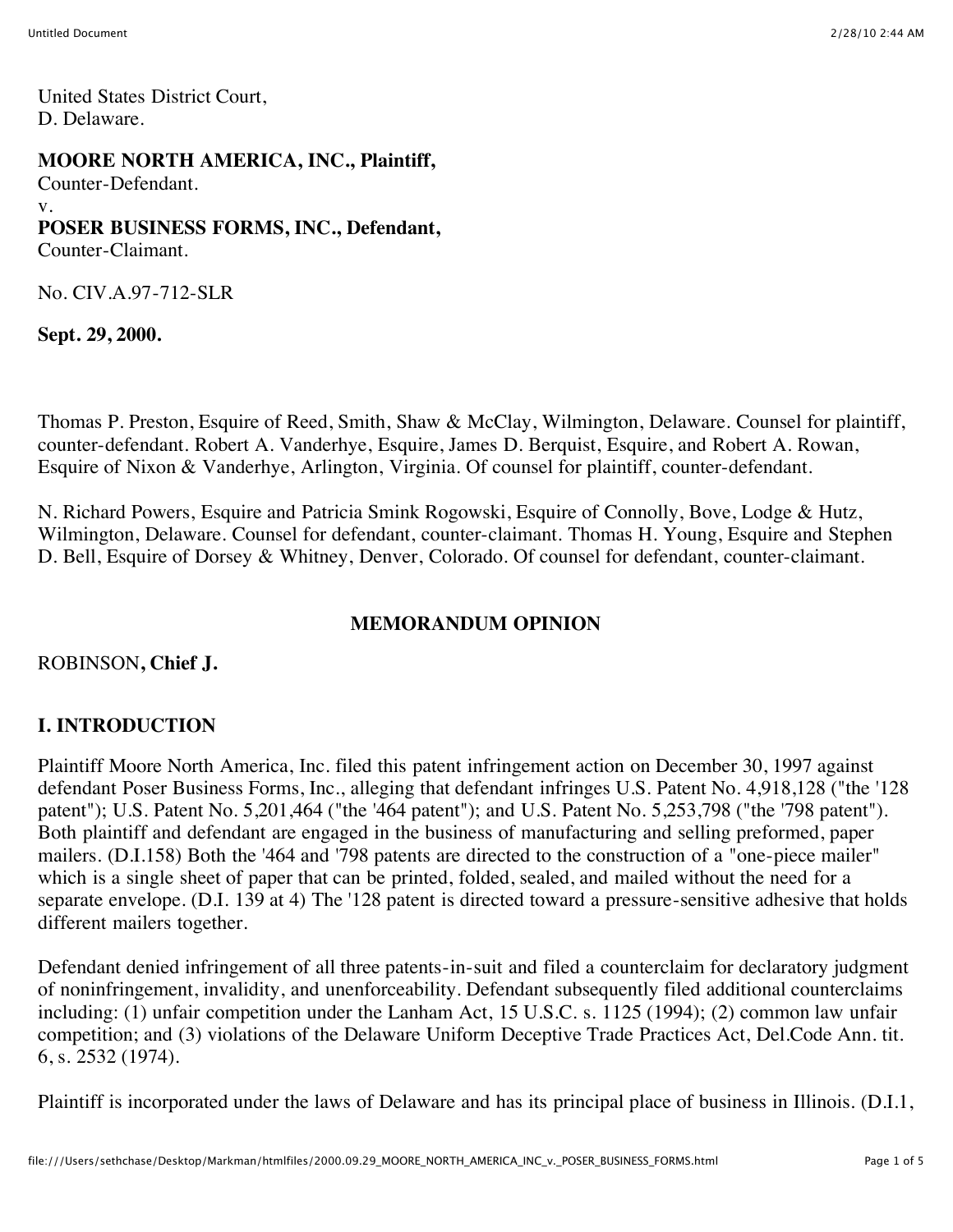para. 1) Defendant is a Delaware corporation with its principal place of business in Alabama. (D.I.158, para. 2) The court has jurisdiction over this action under 28 U.S.C. s.s. 1331 and 1338. Venue is proper in this judicial district by virtue of 28 U.S.C. s.s. 1391(c) and 1400(b).

Currently before the court is plaintiff's motion for partial summary judgment of infringement of claim 1 of the '464 patent. (D.I.196) Both parties submitted extensive briefs on these issues, and oral arguments were heard on September 28, 2000. Although plaintiff originally alleged that two different forms marketed by the defendant infringed the '464 patent, plaintiff has limited its motion to literal infringement of only one form. For the following reasons, the court denies plaintiff's motion.

### **II. BACKGROUND**

The '464 patent, entitled "Pressure Seal C-Fold Two-Way Mailer," discloses a form construction with an integral return envelope that allows a user to incorporate a return mail piece with an outgoing piece of mail. Plaintiff contends that defendant markets a return mail form under the product code RC814BA that infringes claim 1 of the '464 patent.

Claim 1 of the '464 patent reads as follows:

1. A mailer type business form intermediate, comprising:

a sheet of paper having a first face, adapted to provide the majority of the interior of the mailer when constructed, and a second face, adapted to provide the majority of the exterior of the mailer when constructed;

said sheet having first and second opposite, parallel longitudinal edges extending the entire length thereof, and opposite ends;

first and second longitudinal lines of weakness formed in said sheet parallel to and adjacent, but spaced from, said first and second longitudinal edges, respectively, said lines of weakness defining, with said longitudinal edges, longitudinal marginal portions;

first and second longitudinal strips of adhesive disposed in said first and second longitudinal marginal portions, respectively, of said first face, extending the majority of the lengths of said longitudinal marginal portions, and parallel to said first and second longitudinal edges;

third and fourth longitudinal strips of adhesive disposed parallel to said first and second strips, and disposed adjacent said first and second lines of weakness on the opposite side thereof from said first and second strips, on said first face, said third and fourth longitudinal strips disposed closer to one end of said ends than the other, and extending a distance substantially less than the extent of said first and second strips;

fifth and sixth longitudinal strips of adhesive parallel to said first and second longitudinal edges and disposed in said first and second marginal portions, respectively, on said second face, said fifth and sixth strips located adjacent the same end of said sheet as said third and fourth strips, and having a longitudinal extent at the most equal to said [third] and fourth strips;

means defining a transverse adhesive strip on said first face, perpendicular to said third and fourth strips,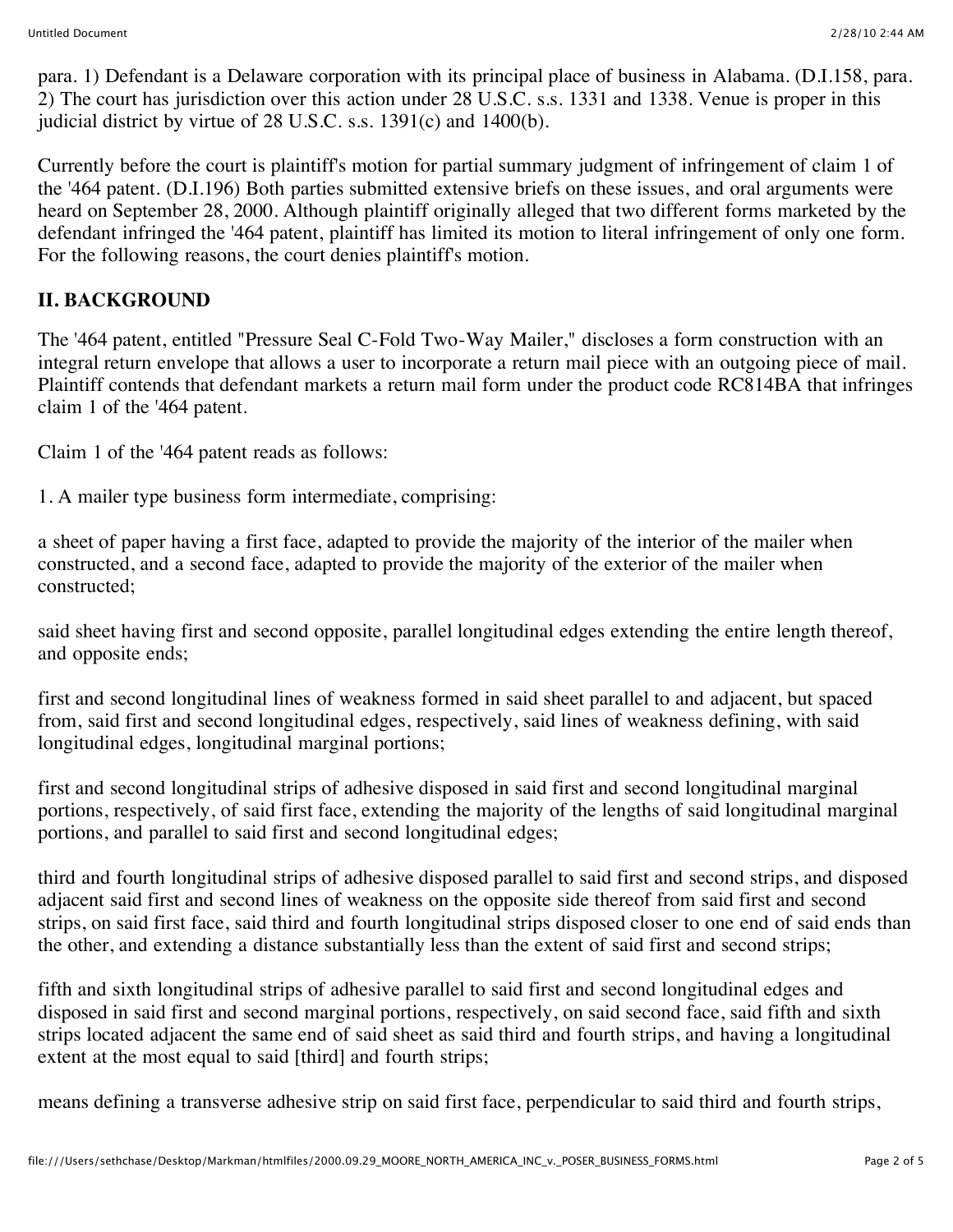longitudinally spaced from said third and fourth strips; and

means defining a line of weakness adjacent said transverse strip, on the opposite side thereof from said third and fourth strips, to allow ready separation of the paper at that line.

('464 patent, col. 10, lns. 40-68 to col. 11, lns. 1-18) The parties agree on a "majority" of the claim language, but dispute the terms in boldface. The parties also dispute whether the claims read on the defendant's accused product.

The accused form differs from the illustration of the patent's preferred embodiment in one primary way. To seal the outer margins of the mailer, the accused form uses a series of triangle-shaped spots of adhesive while the preferred embodiment in the '464 patent depicts rectangles of adhesive with discontinuities. One issue is whether the series of triangles constitute a "strip of adhesive." Plaintiff claims that a strip of adhesive is a "pattern of adhesive that may be a continuous or discontinuous pattern, such as spaced individual elements, of any size, or shape, such as discontinuous blocks or polygons." (D.I. 138 at 8) Plaintiff contends that the discontinuities between the segments of adhesive are part of the "strips" of adhesive. Defendant agrees that "strips of adhesive" can be discontinuous, but disagrees with plaintiff's position that the discontinuities between individual adhesive segments are counted as part of the "strips." (D.I. 148 at 12)

#### **II. STANDARD OF REVIEW**

A court shall grant summary judgment only if "the pleadings, depositions, answers to interrogatories, and admissions on file, together with the affidavits, if any, show that there is no genuine issue as to any material fact and that the moving party is entitled to judgment as a matter of law." Fed.R.Civ.P. 56(c). The moving party bears the burden of proving that no genuine issue of material fact exists. *See* Matsushita Elec. Indus. Co. v. Zenith Radio Corp., 475 U.S. 574, 586 n. 10 (1986). "Facts that could alter the outcome are 'material,' and disputes are 'genuine' if evidence exists from which a rational person could conclude that the position of the person with the burden of proof on the disputed issue is correct." Horowitz v. Federal Kemper Life Assurance Co., 57 F.3d 300, 302 n. 1 (3d Cir.1995) (internal citations omitted). If the moving party has demonstrated an absence of material fact, the nonmoving party then "must come forward with 'specific facts showing that there is a genuine issue for trial." ' Matsushita, 475 U.S. at 587 (quoting Fed.R.Civ.P. 56(e)). The court will "view the underlying facts and all reasonable inferences therefrom in the light most favorable to the party opposing the motion." Pennsylvania Coal Ass'n v. Babbitt, 63 F.3d 231, 236 (3d Cir.1995). The mere existence of some evidence in support of the nonmoving party, however, will not be sufficient for denial of a motion for summary judgment; there must be enough evidence to enable a jury reasonably to find for the nonmoving party on that issue. *See* Anderson v. Liberty Lobby, Inc., 477 U.S. 242, 249 (1986). If the nonmoving party fails to make a sufficient showing on an essential element of its case with respect to which it has the burden of proof, the moving party is entitled to judgment as a matter of law. *See* Celotex Corp. v. Catrett, 477 U.S. 317, 322 (1986).

#### **III. CLAIM CONSTRUCTION**

#### **A. The Legal Standard**

Before addressing the arguments raised in the motion for summary judgment, the court must first construe the disputed claim language. It is the court's "power and obligation to construe as a matter of law the meaning of language used in the patent claim." Markman v. Westview Instruments, Inc., 52 F.3d 967, 979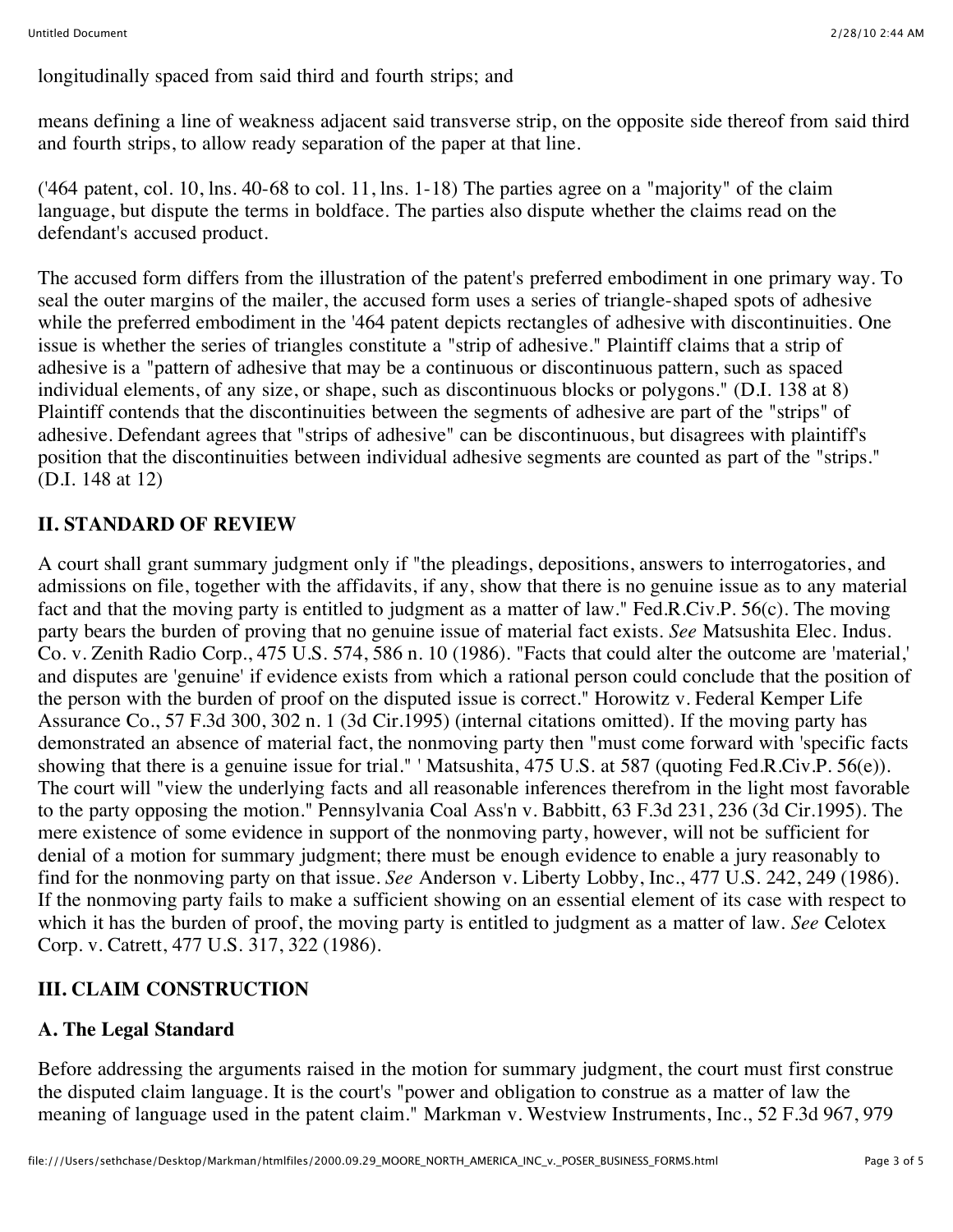(Fed.Cir.1995), *aff'd,* 517 U.S. 370 (1996). The principles of claim construction are well established. The exercise begins with the claim language, which defines the scope of the claim. *See* York Prods., Inc. v. Central Tractor Farm & Family Ctr., 99 F.3d 1568, 1572 (Fed.Cir.1996). In analyzing claim language, the court must employ "normal rules of syntax," Eastman Kodak Co. v. Goodyear Tire & Rubber Co., 114 F.3d 1547, 1553 (Fed.Cir.1997) for "[a] claim must be read in accordance with the precepts of English grammar." In re Hyatt, 708 F.2d 712, 714 (Fed.Cir.1983). The court also must ascribe to any technical term used in a claim "the meaning that it would be given by persons experienced in the field of the invention, unless it is apparent from the patent and the prosecution history that the inventor used the term with a different meaning." Hoechst Celanese Corp. v. BP Chems., Ltd., 78 F.3d 1575, 1578 (Fed.Cir.1996).

In order to give context to the claim language, the court also must review the specification. The Federal Circuit has explained that

the specification acts as a dictionary when it expressly defines terms used in the claims or when it defines terms by implication .... As we have repeatedly stated, "claims must be read in view of the specification, of which they are a part." ... The specification contains a written description of the invention which must be clear and complete enough to enable those of ordinary skill in the art to make and use it. Thus, the specification is always relevant to the claim construction analysis. Usually, it is dispositive; it is the single best guide to the meaning of the disputed term.

Vitronics Corp. v. Conceptronic, Inc., 90 F.3d 1576, 1582 (Fed.Cir.1996).

The last source of intrinsic evidence relevant to claim construction is the prosecution history of the patent where it is in evidence. The prosecution history contains the complete record of all the proceedings before the Patent and Trademark Office, "including any express representations made by the applicant regarding the scope of the claims." Id. at 1583. The prosecution history, therefore, "is often of critical significance in determining the meaning of the claims." *Id.* Extrinsic evidence of claim meaning, on the other hand, is improper in most instances. *See id.* Extrinsic evidence includes expert testimony.

#### **B. Analysis**

The first disputed term is "strips of adhesive." It is undisputed that the accused form uses adhesive. The parties dispute what constitutes a "strip" of adhesive.

A "strip" is "a narrow piece of about even width." *Webster's Third New International Dictionary* 2264 (1993) (" *Webster's* "). This definition shall serve as the default because nothing in the specification suggests that the patentee chose to be his own lexicographer. *See* Multiform Desiccants, Inc. v. Medzam Ltd., 133 F.3d 1473, 1477 (Fed.Cir.1998). The prosecution history shows that the applicant originally used the word "strips" throughout the specification interchangeably with "strips of adhesive" or "adhesive strips." (D.I. 138, Ex. D at D18-D26) The examiner objected to the disclosure because of the inconsistent use of that terminology ( *id.* at D41), and the applicant amended the specification accordingly. ( *Id.* at D53) The prosecution history does not, however, shed any light on what constitutes a "strip."

Neither party submitted extrinsic evidence to show what one of ordinary skill in the art would understand "strips of adhesive" to encompass. Since both parties' proposed definitions were drafted with an eye toward the accused product, the court will use the dictionary definition. Thus, based on the current record, a "strip of adhesive" is a narrow piece of glue of about even width. FN1